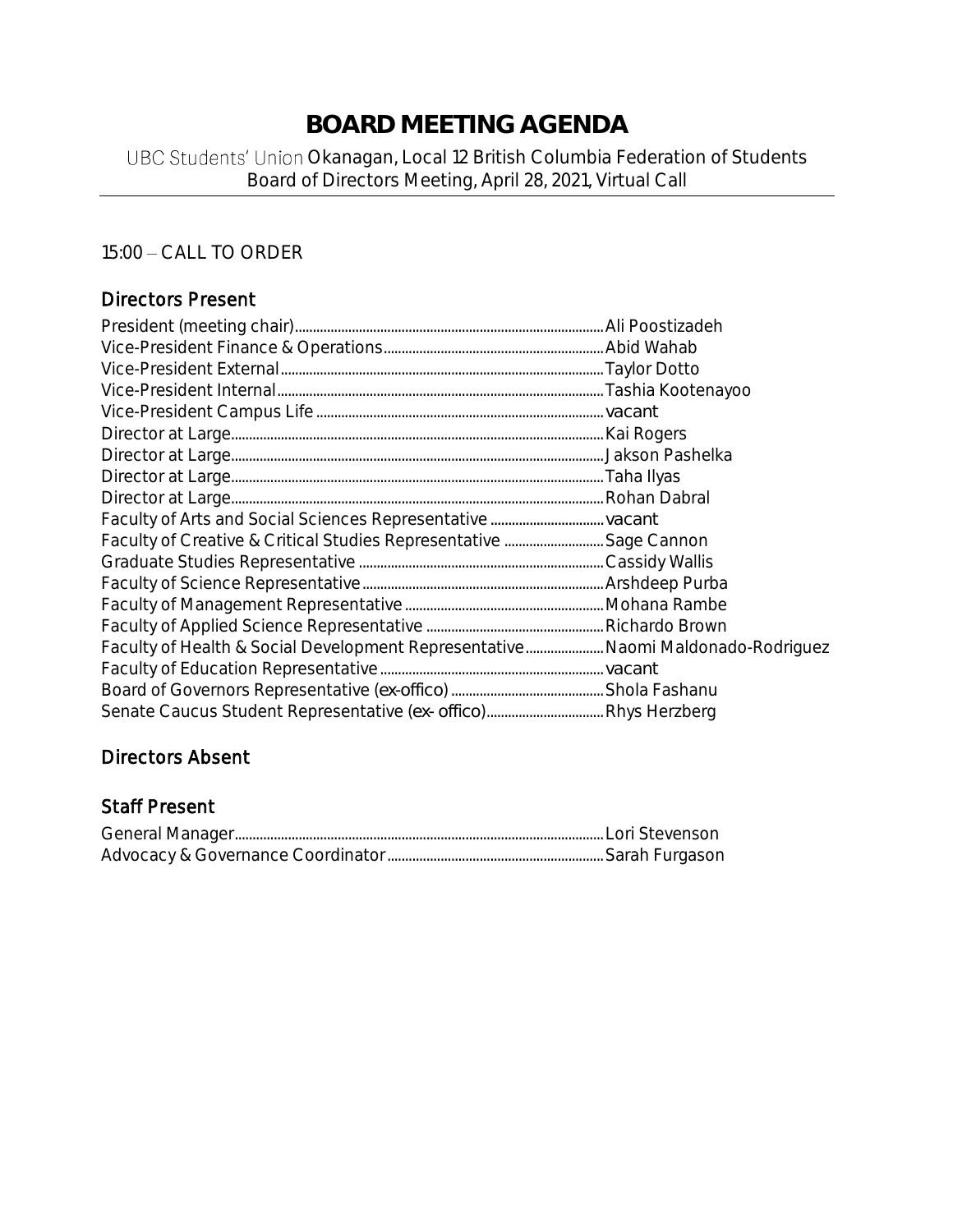**1. ACKNOWLEDGEMENT OF TERRITORY**

We would like to acknowledge that we are on the traditional, ancestral territory of the Okanagan Nation. We would like to recognize that learning happened in this place long before this institution was established. It's important that we understand that we are very privileged to be living, working, and learning in these territories that are not our own.

**2. ADOPTION OF AGENDA AND REVIEW OF MEMBERSHIP**

## **21/04/28.01 MOTION**

/ Be it resolved that the agenda be adopted.

**3. ADOPTION OF MINUTES FROM PREVIOUS MEETINGS**

## **21/04/28.02 MOTION**

/

Be it resolved that minutes of the meeting held April 14, 2021 be adopted.

#### **4. PRESENTATIONS**

- **4.1** Canadian Students for Sensible Drug Policy (CSSDP)
- **4.2** Executive Report
- **5. MONTHLY REPORTS**
- **21/04/28.03 MOTION**

#### /

Be it resolved that the Executive reports for the month of March be adopted.

#### **6. COMMITTEE BUSINESS**

**21/04/28.04 MOTION**

## /

Be it resolved that the year end committee reports be adopted as attached.

#### **6.1** Executive Committee

**21/04/28.05 MOTION**

/

Be it resolved that the minutes of the meeting held April 21, 2021 be adopted.

- **6.2** Finance Committee
- **6.3** Policy Committee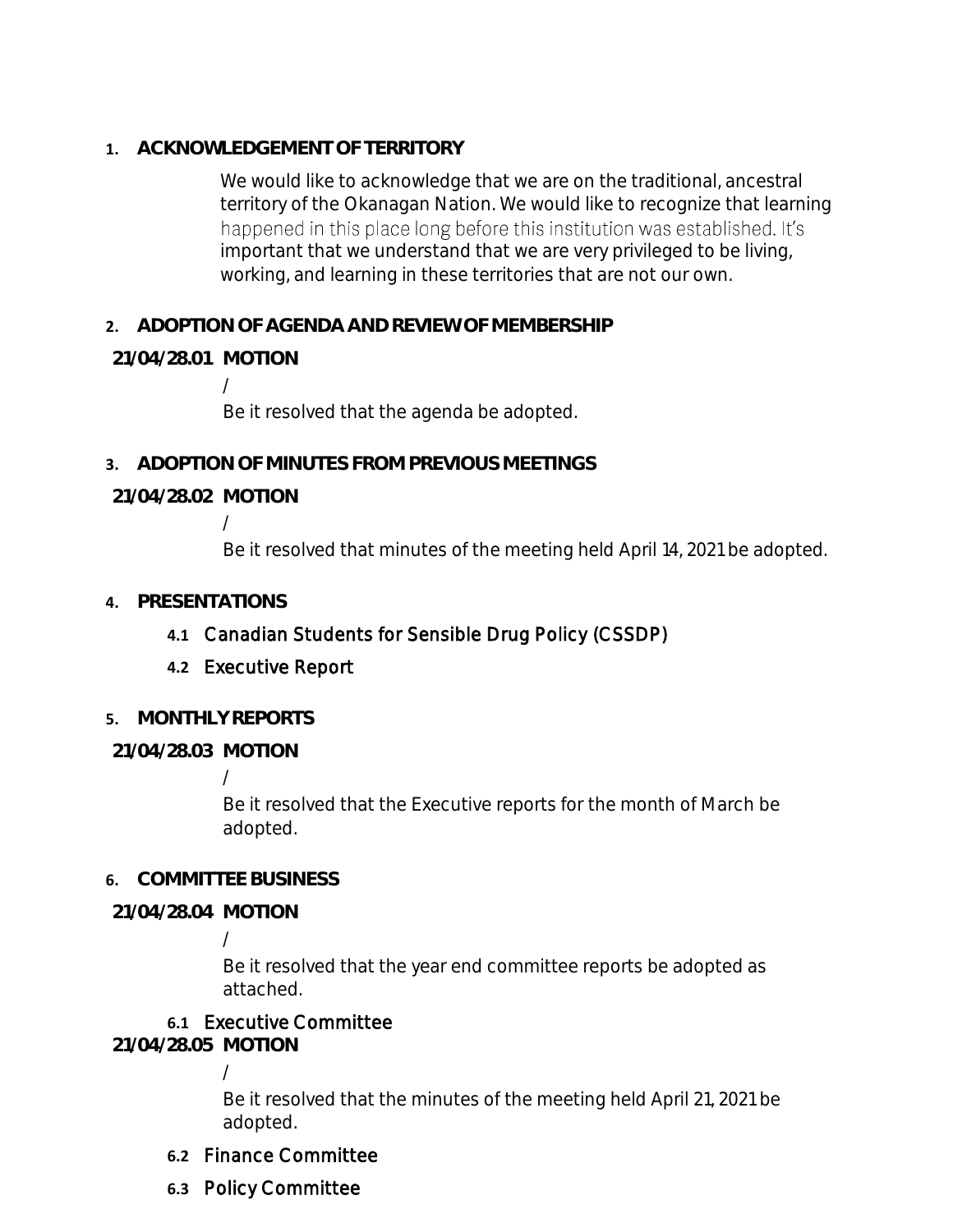**21/04/28.06 MOTION**

/

Be it resolved that the minutes of the meeting held April 1 and 22, 2021 be adopted.

**21/04/28.07 MOTION**

/

Be it resolved that the changes to Regulation VIII - Student Associations be approved as attached.

**21/04/28.08 MOTION**

/

Be it resolved that the changes to Regulation VII - Code of Conduct be approved as attached.

## **6.4** Campaigns Committee

# **6.5** Oversight Committee

**21/04/28.09 MOTION**

/

Be it resolved that the minutes of the meeting held March 11, 2021 be adopted.

## **21/04/28.10 MOTION**

/

Be it resolved that the Executive Summary Report for April 2021 be adopted.

## **6.6** Graduate Student Committee

**21/04/28.11 MOTION**

Wallis/

Be it resolved that the minutes of the meetings held April 12 and 19, 2021 be adopted.

**21/04/28.12 MOTION**

Wallis/

Be it resolved that the Fair Funding campaign be referred to the Campaigns Committee for additional promotion.

## **21/04/28.13 MOTION**

Wallis/

Be it resolved that the Graduate Student Committee honoraria be disbursed as follows, in accordance with motion 20/11/30.18:

| Name                 | April 12 | April 19 | Total |
|----------------------|----------|----------|-------|
| Anne Claret          | Present  | Present  | 100   |
| Rina Garcia          | Present  | Present  | 100   |
| <b>Ben Wiltshire</b> | Present  | Present  | 100   |
| Maya Pilin           | Present  | Present  | 100   |
| Kirthana Ganesh      | Present  | Absent   | 50    |
| Nibirh Jawad         | Present  | Present  | 100   |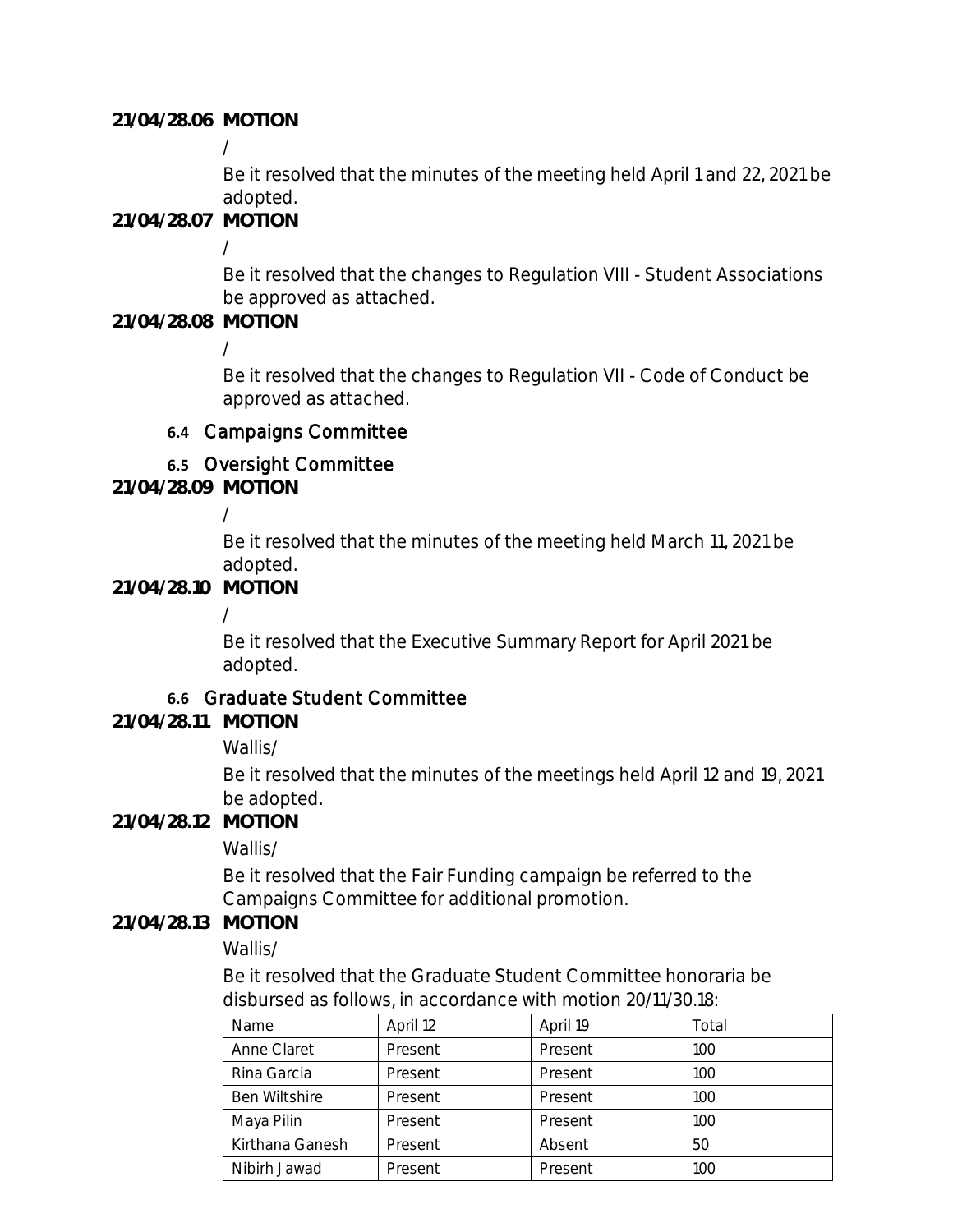# **6.7** Electoral Committee

**21/04/28.14 MOTION**

/

Whereas the Electoral Committee identified a need for a more robust vetting process for electoral candidates,

Be it resolved that the Policy Committee research options for improvements to candidate vetting, and

Be it further resolved the Policy Committee bring recommendations to the Board of Directors prior to January of 2022.

## **7. REPORT ON UNIVERSITY RELATIONS**

- **7.1** Board of Governors
- **7.2** Senate
- **7.3** Other University Committees
- **8. OLD BUSINESS**

## **8.1** Capital Project

**21/04/28.15 MOTION**

/

Whereas the Presidents' Future Plan and SUO Capital Proposal were approved by the Students' Union Board of Directors, mandating the pursuit of a capital project on the UBC Okanagan campus, and Whereas on April 27, 2021, the Student Union's Executive 1 Proposal was approved by UBC's leadership, and

Whereas the SUO's capital project requires the establishment of a committee to ensure the project proceeds as outlined in the UBC Development Process,

Be it resolved that an ad-hoc "SUO Capital Project Steering Committee" be struck with the mandate to advance the capital project and bring it to completion, and

Be it further resolved that the membership of the committee be as follows: Natalie Walliser, Capital Planning and Infrastructure Development or Designate, Rob Einarsson, AVP Finance & Administration or Designate, Dale Mullings, AVP Students or Designate, one (1) UBC Appointed Representative, SUO President (May 1 - April 30, annual term), one (1) SUO Executive Director (May 1 - April 30, annual term), two (2) SUO Board Members (May 1 - April 30, annual term), SUO Project Manager or Designate, SUO General Manager, one (1) UBC Alumni seat to be filled by Ali Poostizadeh, one (1) UBC Alumni (2-year term), one (1) SUO Contracted Building Project Manager or Designate, and

Be it further resolved that the committee have the power to make decisions related to the SUO capital building project, and